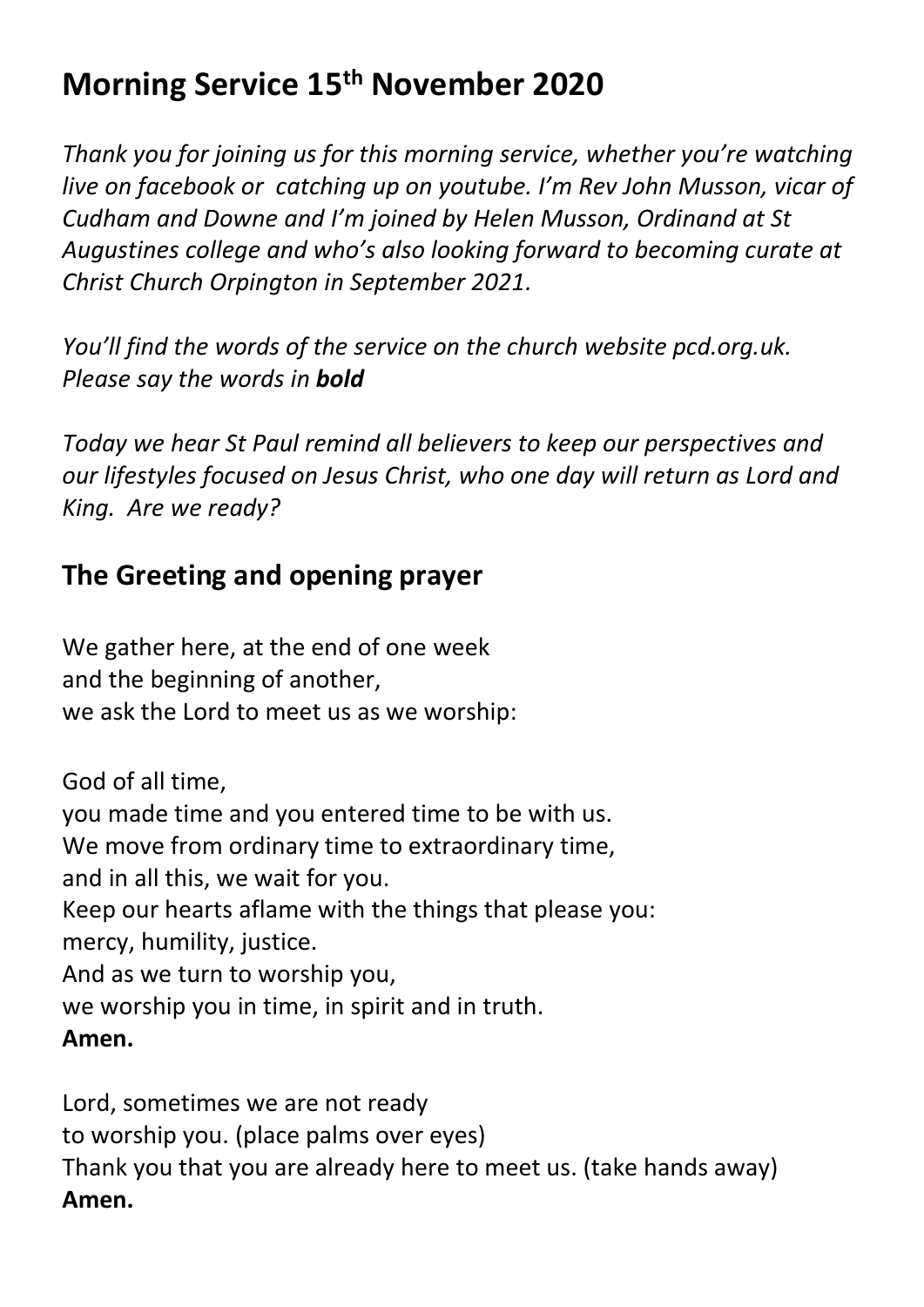#### **HYMN**

- **1 Be thou my vision, O Lord of my heart, be all else but naught to me, save that thou art; be thou my best thought in the day and the night, both waking and sleeping, thy presence my light.**
- **2 Be thou my wisdom, be thou my true word, be thou ever with me, and I with thee Lord; be thou my great Father, and I thy true son; be thou in me dwelling, and I with thee one.**
- **3 Be thou my breastplate, my sword for the fight; be thou my whole armour, be thou my true might; be thou my soul's shelter, be thou my strong tower: O raise thou me heavenward, great Power of my power.**
- **4 Riches I heed not, nor man's empty praise: be thou mine inheritance now and always; be thou and thou only the first in my heart; O Sovereign of heaven, my treasure thou art.**
- **5 High King of heaven, thou heaven's bright sun, O grant me its joys after victory is won; great Heart of my own heart, whatever befall, still be thou my vision, O Ruler of all.**

O Lord of decades and days, centuries and seconds, we stop now, for this moment, and turn together to you – who holds all time in your hand. Make us ready to receive you,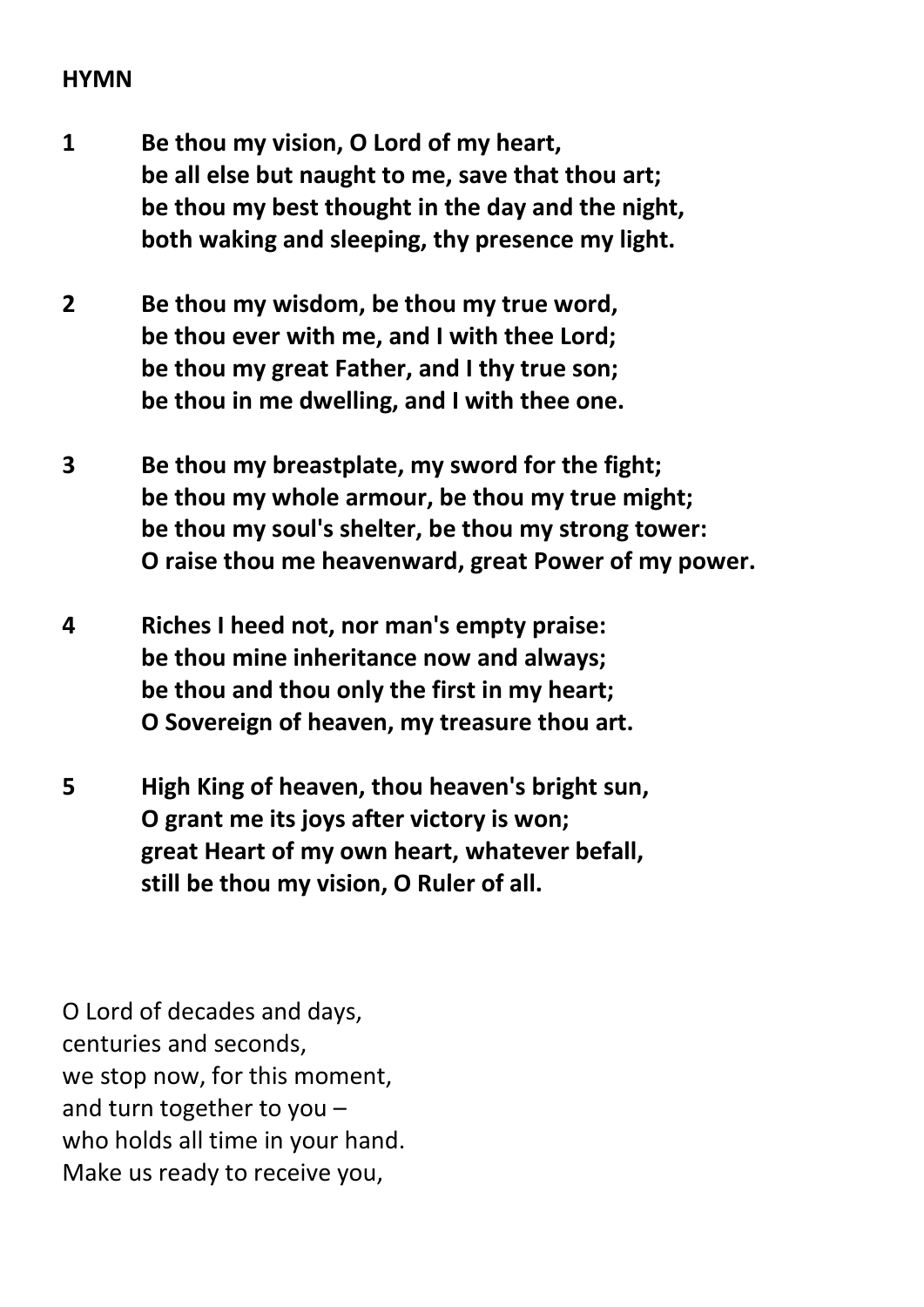as we gather here today. **Amen.**

## *We now spend time reflecting on our need to say sorry and to hear God forgive us. We shall be hearing in our bible reading the call to 'wake up' and so we reflect on that now.*

Jesus, you call us to follow you. When we prefer to hide in the shadows: **Lord, wake us up to hear your voice.**

When we have turned a deaf ear to injustice: **Lord, wake us up to hear your voice.**

When we are too full of our own opinions: **Lord, wake us up to hear your voice. Amen.**

May the God of love bring us back to himself, forgive us our sins, and assure us of his eternal love in Jesus Christ our Lord. **Amen.**

## **Prayer for Today – 2<sup>nd</sup> Sunday before Advent**

Generous God, you give us gifts and make them grow: though our faith is small as mustard seed, make it grow to your glory and the flourishing of your kingdom; through Jesus Christ our Lord. **Amen.**

#### **Bible Reading 1 Thessalonians 5:1-11**

**5** Now, brothers and sisters, about times and dates we do not need to write to you, <sup>2</sup> for you know very well that the day of the Lord will come like a thief in the night. **<sup>3</sup>**While people are saying, 'Peace and safety', destruction will come on them suddenly, as labour pains on a pregnant woman, and they will not escape.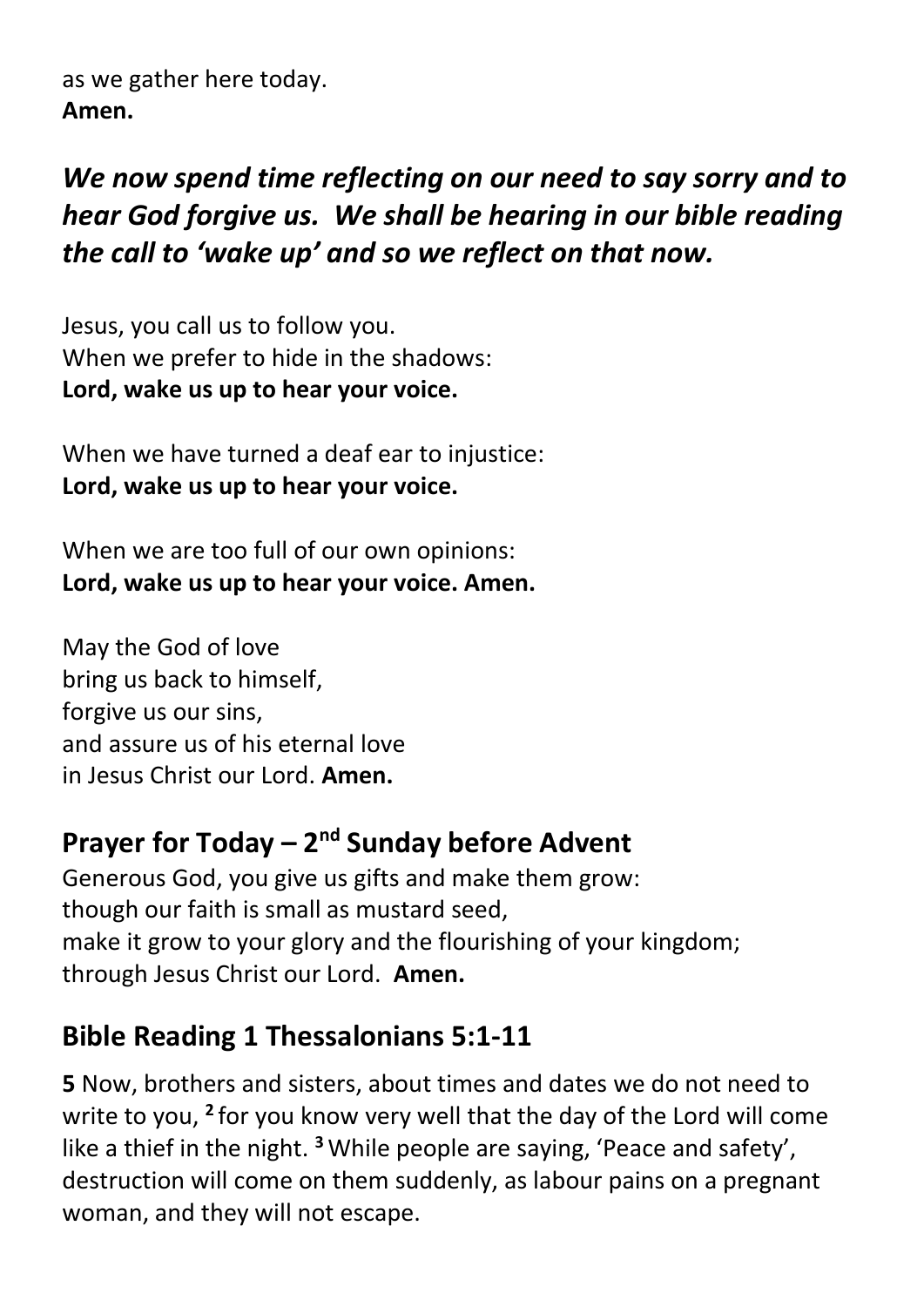**<sup>4</sup>** But you, brothers and sisters, are not in darkness so that this day should surprise you like a thief. **<sup>5</sup>** You are all children of the light and children of the day. We do not belong to the night or to the darkness. **<sup>6</sup>** So then, let us not be like others, who are asleep, but let us be awake and sober. **<sup>7</sup>** For those who sleep, sleep at night, and those who get drunk, get drunk at night. **<sup>8</sup>** But since we belong to the day, let us be sober, putting on faith and love as a breastplate, and the hope of salvation as a helmet. **<sup>9</sup>** For God did not appoint us to suffer wrath but to receive salvation through our Lord Jesus Christ. **<sup>10</sup>**He died for us so that, whether we are awake or asleep, we may live together with him. **<sup>11</sup>** Therefore encourage one another and build each other up, just as in fact you are doing.

#### **Talk**

Thanks to all those who were able to join us either online or as spectators for our Remembrance Sunday services last weekend. It was a special time. Here we are today and for the next two weeks with live streamed services, like we were earlier in the year. Well, not quite. Having experienced lockdown, then reopening the church for Sunday services, this feels a bit different. Different in that there seems to be a definite end and also it's now November, and only two weeks before Advent, that time of preparation before Christmas. This week sees the beginning of the Celtic Advent, 40 days of reflection and prayer focusing on what is called the 'three advents' – the coming of our Lord Jesus Christ in his birth at Bethlehem, the coming of Christ daily to us as we pray, and the coming of Christ at the end of time. We are planning daily reflections during December, and you are welcome to join in with them. It's the third advent, the return of Christ, which is the focus of our bible reading this morning, as we conclude our readings from St Paul's first letter to the church in Thessalonica. Basically Paul asks 'are we ready?' Christmas shopping and preparation is going to have a different feel this year, and some of us might be glad not to have to be in crowded shopping centres and supermarkets, and maybe too our preparation for the return of Jesus, or facing our own mortality is all too real this year.

You might know the song 'what have the romans ever done for us' from Monty Python's life of Brian – Paul echoes a common phrase of his time –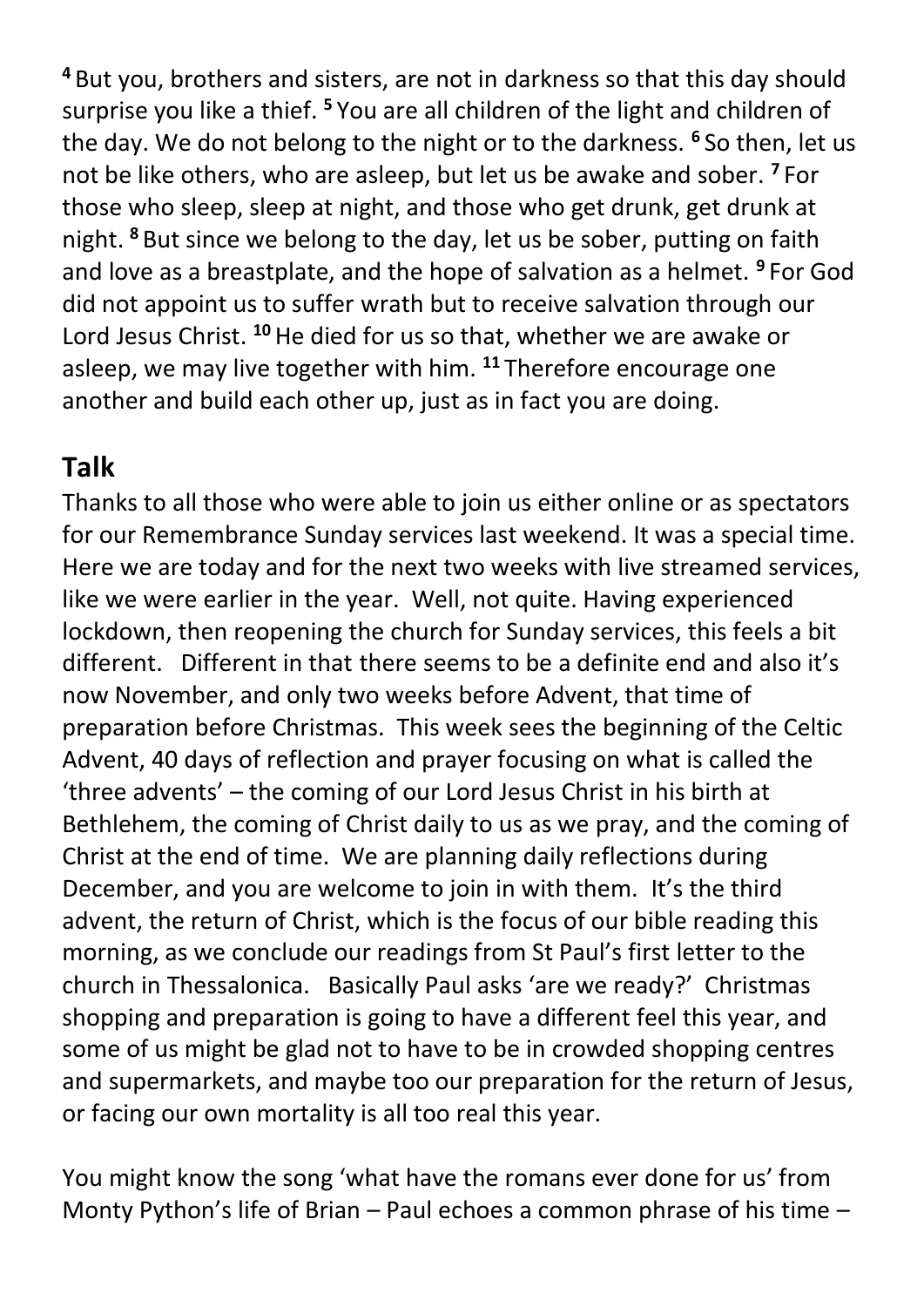the Romans did, humanly speaking, offer peace and security, although like all political powers, both then and now, for the ordinary people the promise and daily reality were poles apart. What about those of us who call ourselves Christians? What can Jesus offer, and how can we best prepare? To use Spike Milligan's phrase – we are called to 'be alert', as our country needs more 'lerts.' We've all been more aware of our surroundings since March, and while being in a constant state of awareness can be damaging to our mental wellbeing, there is a right sense that Paul calls us to of being awake rather than asleep, sober rather than drunk, faithful to Christ rather than faithless. He calls us, as he does in greater detail in Ephesians, to put on PPE – faith, hope and love. Keeping awake to developing and growing these three fruits of the Spirit in our lives will protect us, says Paul, from the trials of the world around us, and prepare us better whether we live or die, whether Christ returns today or in the future. Paul concludes by saying these things are to be an encouragement to us, and an encouragement for us to share with each other.

### **The Creed**

Let us declare our faith in God. **We believe in God the Father, from whom every family in heaven and on earth is named.**

**We believe in God the Son, who lives in our hearts through faith, and fills us with his love.**

**We believe in God the Holy Spirit, who strengthens us with power from on high.**

**We believe in one God; Father, Son and Holy Spirit. Amen.**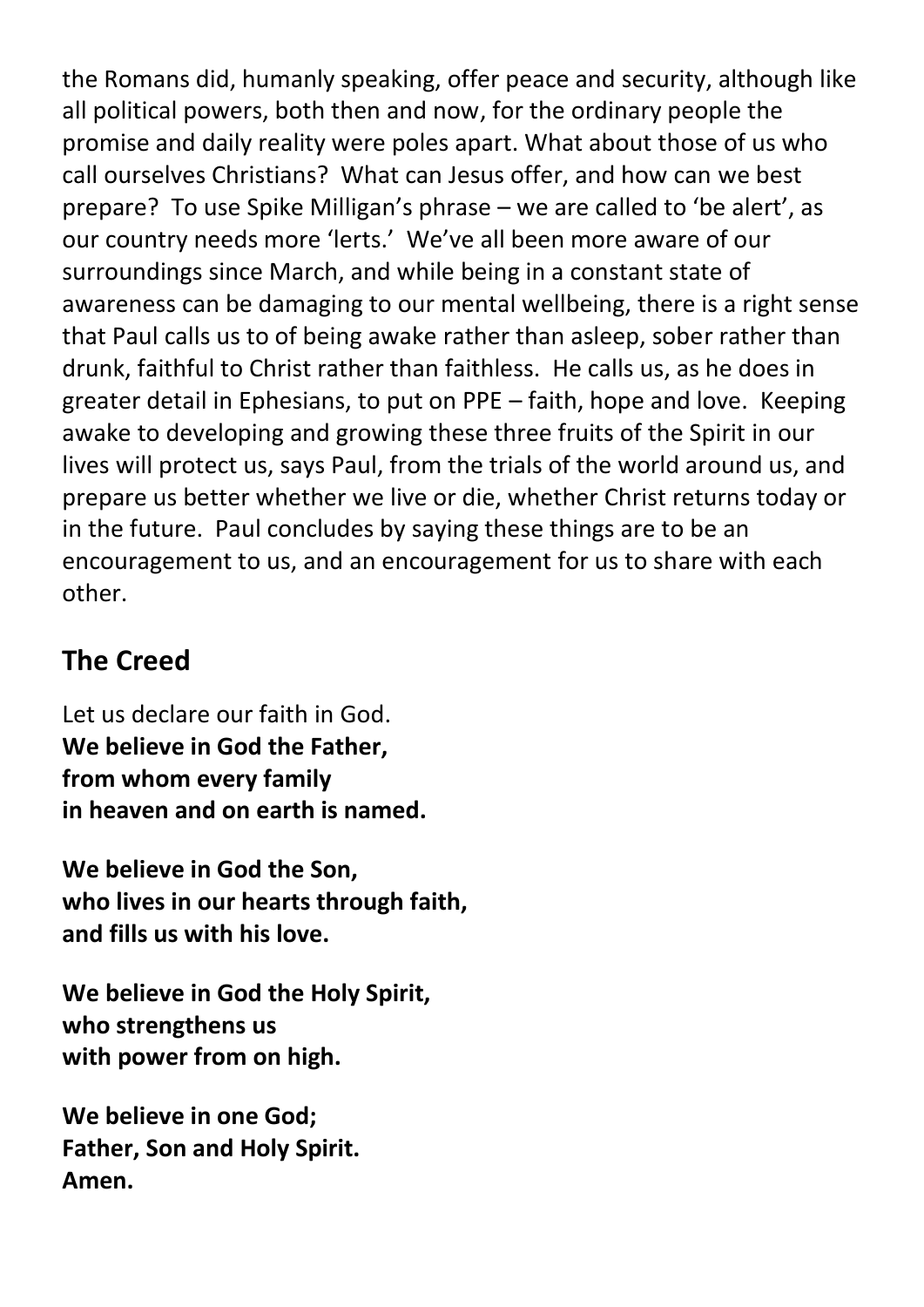**The prayers** *–* We pray to God, who is always ready for those overtaken with demands. **Give rest, O Lord.**

For those overburdened with anxieties. **Give rest, O Lord.**

For those overcome with debt. **Give relief, O Lord.**

For those oppressed by powers that despise them. **Give salvation, O Lord.**

For those in situations they cannot see a way out of. **Give freedom, O Lord.**

For those in need of hope. **Give hope, O Lord. Amen.**

### **Reflective prayer: with Music for reflection – what does the Lord require of you?**

What do you carry with you? Have a moment to think about some of what's in your pockets, purse or bag. What do these things tell us about what we're ready for? Perhaps you have some medicine that will help alleviate pain. Or a charger to help keep your phone available. Or breath fresheners. Or pen. Or paper. Or a mask.

What might we carry with us – in our hearts and lives – that will keep us ready for the return of Christ?

God of readiness, you are always ready to show care, especially to those who are used to feeling alone. **Give us readiness,**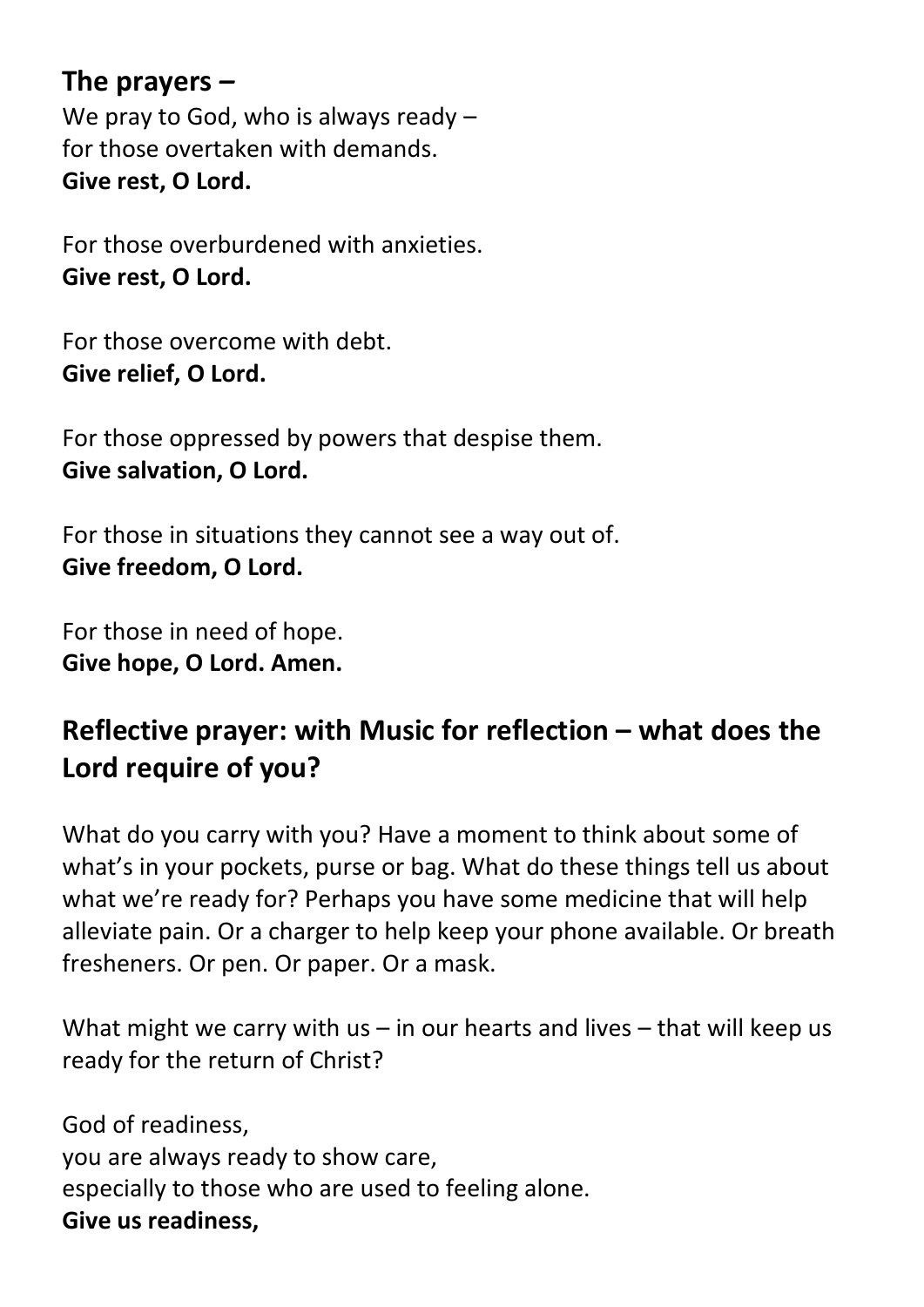**so that when we see someone who is alone we can be quick to kindness, and happy to help. Because you are always quick to kindness. Amen.**

Jesus taught us to call God our Father, so in faith and trust we pray:

**Our Father in heaven, hallowed be your name, your kingdom come, your will be done, on earth as in heaven. Give us today our daily bread. Forgive us our sins as we forgive those who sin against us. Lead us not into temptation but deliver us from evil. For the kingdom, the power, and the glory are yours now and for ever. Amen.**

#### **HYMN**

- **1 Immortal, invisible, God only wise, in light inaccessible hid from our eyes, most blessed, most glorious, the Ancient of Days, almighty, victorious, thy great name we praise.**
- **2 Unresting, unhasting, and silent as light, nor wanting, nor wasting, thou rulest in might; thy justice like mountains high soaring above thy clouds which are fountains of goodness and love.**
- **3 To all life thou givest, to both great and small;**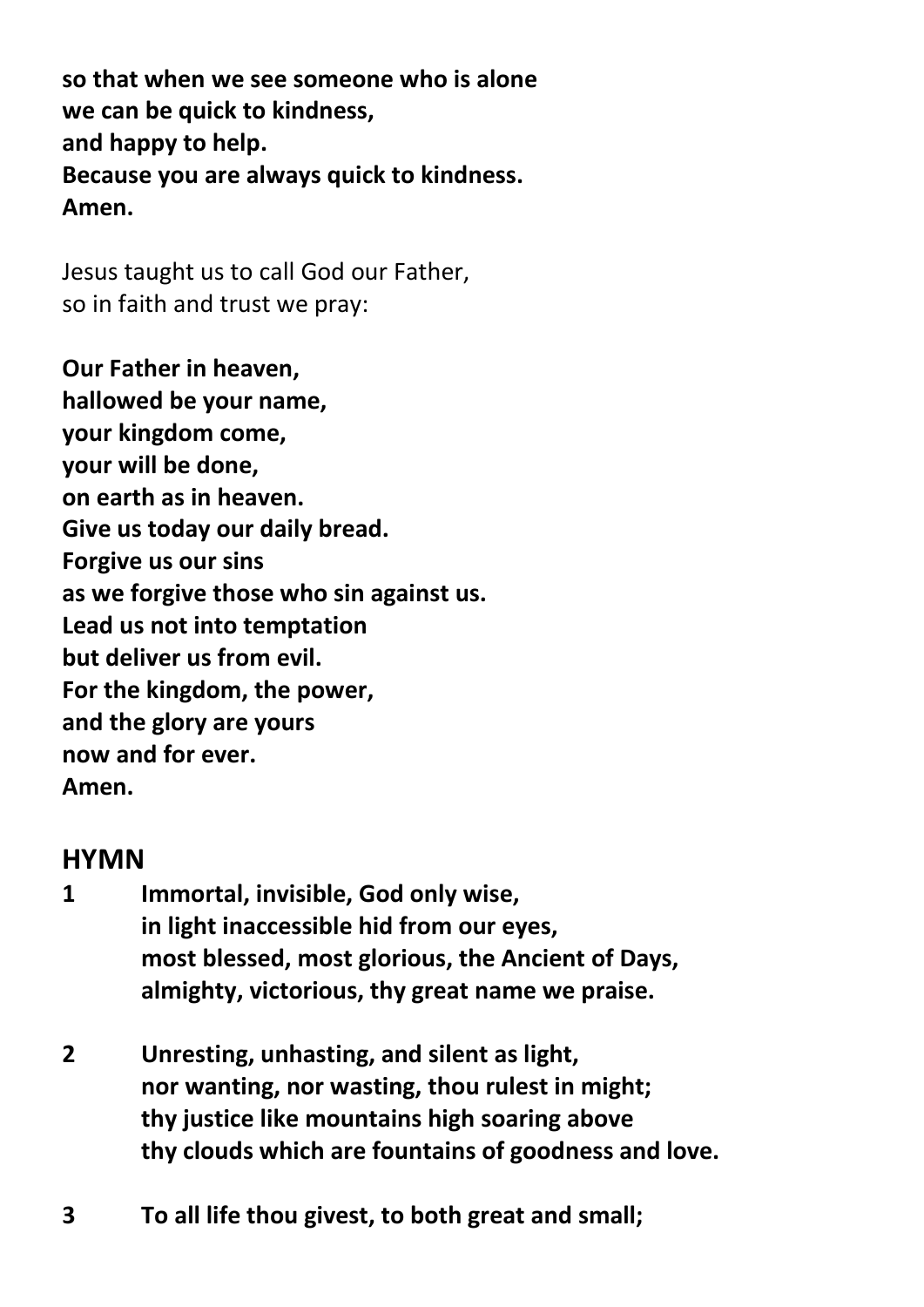**in all life thou livest, the true life of all; we blossom and flourish as leaves on the tree, and wither and perish, but naught changest thee.**

**4 Great Father of glory, pure Father of light, thine angels adore thee, all veiling their sight all laud we would render: O help us to see 'tis only the splendour of light hideth thee.**

#### **Closing prayer**

O God, you have made us your people, we who once were not a people. You have spread your arms wide and welcomed all. Your invitation is always open, always ready to extend and expand:

**Send us now, in the joy of your love and with the mission of sharing your Good news with all. Father, Son and Spirit, you dwell in community and call us to community. Source, Light and Love, you welcome all. Amen**

*Thank you for joining us in worship today. Details of our next services are found on our facebook page* <https://www.facebook.com/PCDChurches/> w*here you can watch the service live or catch up later, and you'll find this week's notice sheet and other useful information on the church website pcd.org.uk*

*Next week, Rach will be leading a service via zoom – please contact us via the [admin@pcd.org.uk](mailto:admin@pcd.org.uk) email address to be sent the details.*